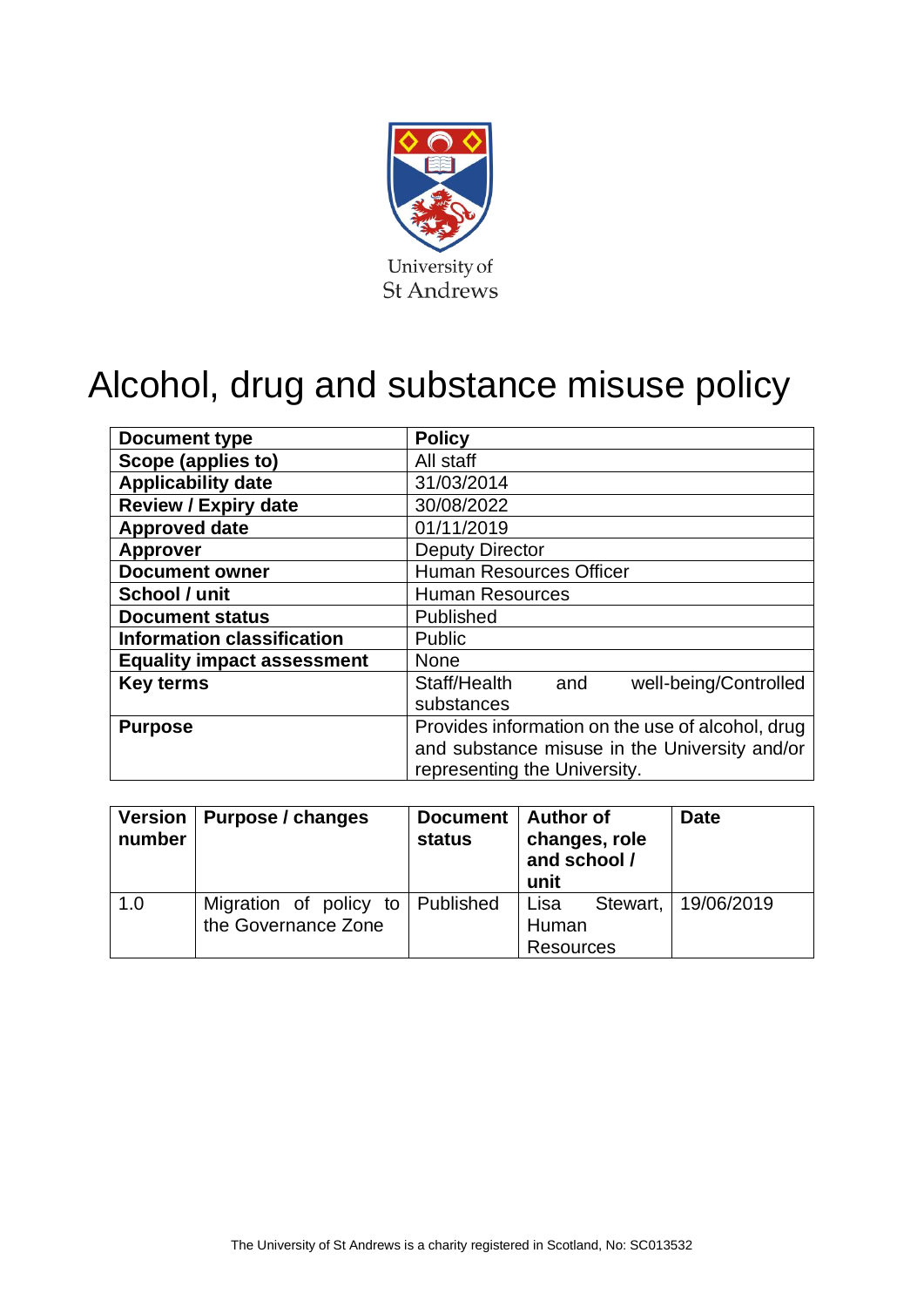### **Table of contents**

| 1.  | Introduction                                                      | 3 |
|-----|-------------------------------------------------------------------|---|
| 2.  | <b>Policy Statement</b>                                           | 3 |
| 3.  | Aims                                                              | 3 |
| 4.  | <b>Definitions</b>                                                | 3 |
| 5.  | <b>Principles</b>                                                 | 4 |
| 6.  | Managing problems associated with Alcohol, Drugs or Substance use | 4 |
| 7.  | Dealing with an employee at work who is under the influence       | 6 |
| 8.  | Consumption of alcohol during work-related social events          | 6 |
| 9.  | Drugs or illegal substances on the premises                       | 7 |
| 10. | <b>Intervention and Support</b>                                   | 7 |
| 11. | Relapse                                                           | 9 |
| 12. | <b>Exceptions to the Policy Provisions</b>                        | 9 |
| 13. | Confidentiality                                                   | 9 |
|     | 14. Sources of Advice / Voluntary Agencies                        | 9 |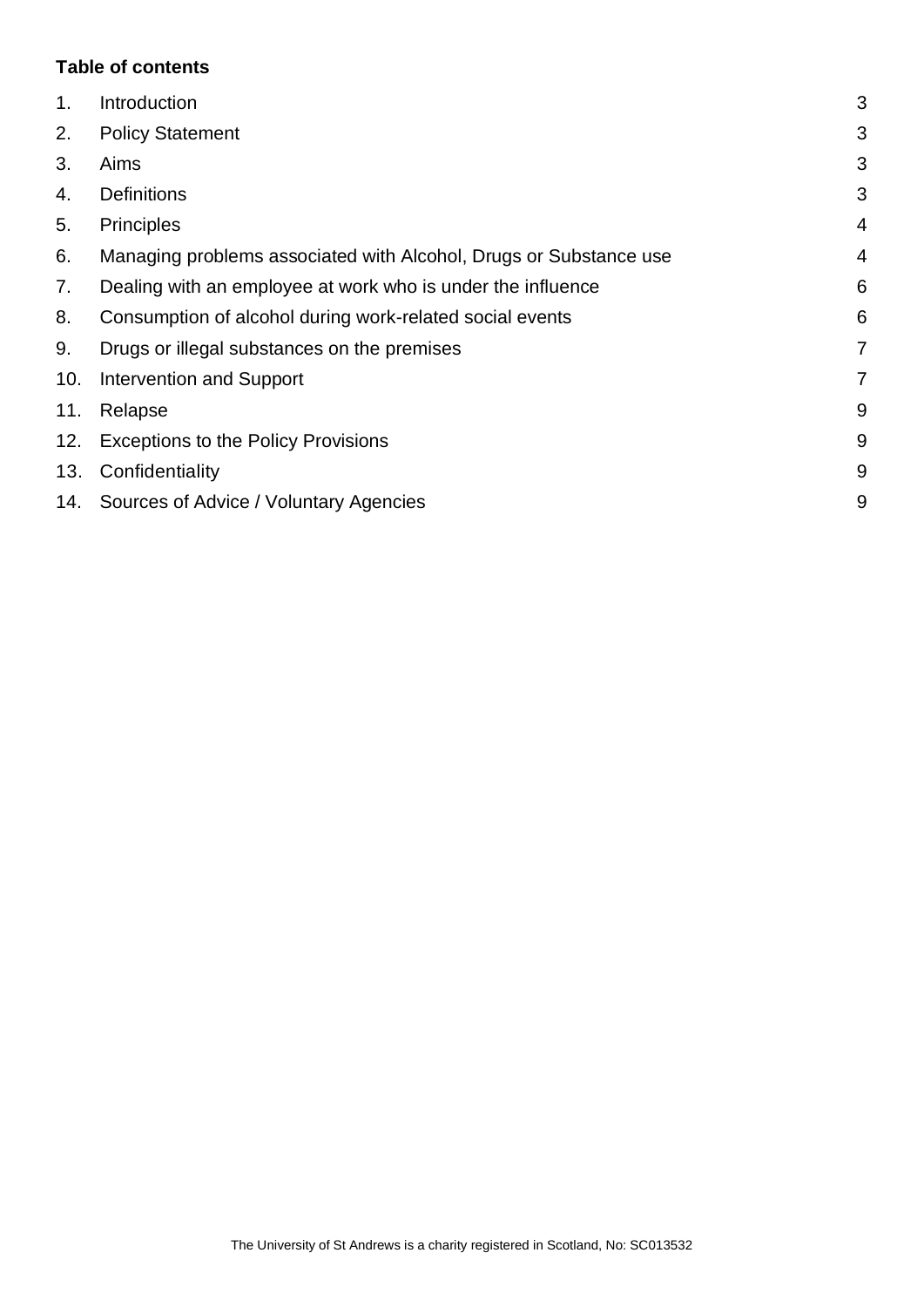### <span id="page-2-0"></span>**1. Introduction**

- 1.1 The University recognises that its primary responsibility is to ensure a safe, healthy and productive environment for all employees, students and visitors. This can be put at risk by the excessive and/or inappropriate use by employees of alcohol, drugs or substances, whether illicit, prescribed or over the counter, in such a way that their health, work performance, work environment, and/or conduct of relationships are adversely affected.
- 1.2 The University encourages employees with alcohol, drug and substance related problems to seek help voluntarily and is committed to supporting any employee throughout this process.

## <span id="page-2-1"></span>**2. Policy Statement**

- 2.1 Employees must ensure that they are fit to carry out their jobs safely and effectively in working environment free from the effects of alcohol, drugs or substances. Consumption of alcohol to the extent that it impairs an employee's capability to carry out their duties and/or the use of drugs or substances is forbidden during working hours. Subject to [section 8,](#page-5-1) the consumption of alcohol during work-related social events is permitted.
- 2.2 A breach of this policy may be deemed to be of a serious nature and an act of gross misconduct and may result in an investigation and any appropriate action under the University's disciplinary policy.
- 2.3 This policy applies to all individuals, working at all grades, within the University including all employees, casual employees, bank workers, agency workers and volunteers regardless of hours of work or contractual status. (Referred to hereinafter as "employees")

#### <span id="page-2-2"></span>**3. Aims**

- 3.1 This policy aims to:
	- Clarify the University's position on alcohol, drug and substance use at work in order to minimise problems at work arising from their consumption;
	- Support any employee affected by and dealing with alcohol, drugs and substance related problems through encouraging treatment where appropriate;
	- Promote the safe use of alcohol and provide information on consumption of alcohol, drugs or substances;
	- Meet the University's legal obligations to provide a safe and healthy environment to its employees, students and others at work under the Health and Safety at Work Act 1974;
	- Identify the circumstances in which disciplinary action or other University policies are initiated in connection with alcohol, drugs and substance use.
	- Create a climate which encourages the employee not to conceal, deny or cover up any issues of alcohol, drug and substance use and give management and trade unions confidence to deal with these issues.

#### <span id="page-2-3"></span>**4. Definitions**

4.1 For the purposes of this policy alcohol, drugs and substance use is defined as any drinking, drug taking or use of substances including so-called "legal highs", either intermittent or continual, which adversely interferes with social functioning, work capability or conduct in the workplace.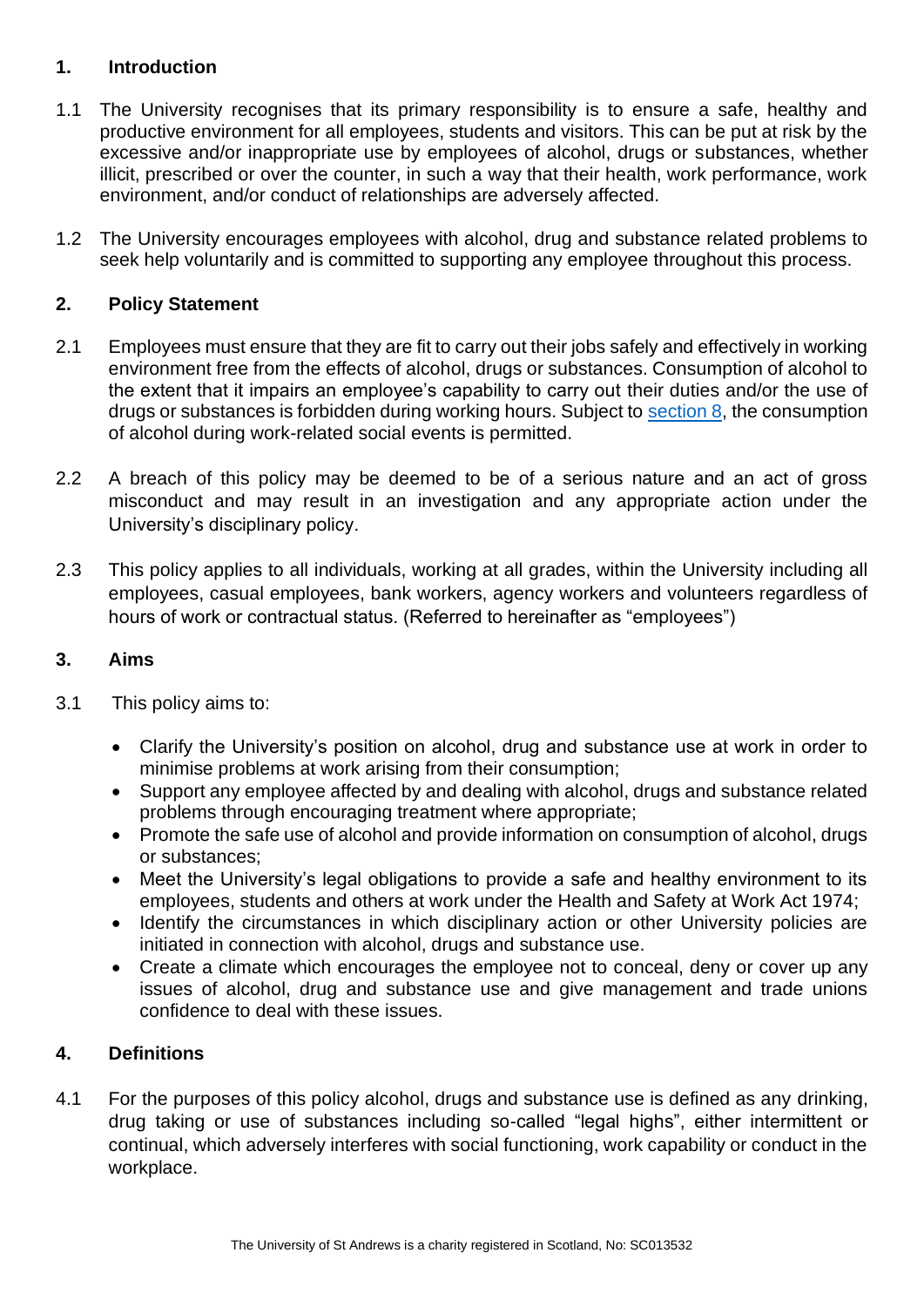4.2 The University will deem an employee to be under the influence of alcohol, drugs or substances based on the Head of School/Unit, their appropriate delegate or colleague's, reasonable opinion.

## <span id="page-3-0"></span>**5. Principles**

#### **5.1 Alcohol, Drugs and Substances at work**

- 5.1.1 All employees have a responsibility to ensure that they are in a fit state to work safely without perception and performance of duties being impaired by alcohol, drugs or substances. Any consumption that affects an employee's performance or results in behaviour contrary to the normal standards of conduct at work could be deemed to be a serious breach of this policy and may result in a disciplinary investigation being initiated.
- 5.1.2 There will be some jobs or specific departments within the University where any consumption of alcohol, drugs or other substance may cause a serious risk to health and safety. This will be identified during risk assessments and where necessary localised rules will be put in place. Any contravention of these localised rules will be deemed as gross misconduct and may result in a disciplinary investigation being initiated.
- 5.1.3 It is recognised that employees may need to bring prescribed or non-prescribed medication to work for their personal use. If an employee has doubt about the safety of prescribed medications and the effect on their work, they should check with their GP. If any employee is concerned about the side effects of medication which may affect their performance at work, then they should notify their line manager so that a risk assessment can be undertaken.
- 5.1.4 The University reserves the right, where there is a reasonable case to do this, to conduct searches for alcohol, drugs or substances, including but not limited to, searches of lockers, filing cabinets, University vehicles or work stations which are on University premises. If alcohol, drugs or substances are found this may result in in a disciplinary investigation being initiated.

#### **5.2 Alcohol, Drug and Substance use problems**

- 5.2.1 The University will seek to prevent the development of problems relating to alcohol, drugs and substance use by raising awareness of the possible harmful consequences of the use of drugs, alcohol and other substances (prescribed or non-prescribed). In line with health and well-being promotion, the University will seek to promote positive attitudes to sensible drinking by discouraging excessive consumption of alcohol.
- 5.2.2 The University will offer support and provide advice to employees that suffer from alcohol, drug or substance problems and encourage necessary treatment either from within the University or from external agencies.

#### <span id="page-3-1"></span>**6. Managing problems associated with Alcohol, Drugs or Substance use**

6.1 Normally, alcohol, drugs or substance related issues fall into one of two distinct categories: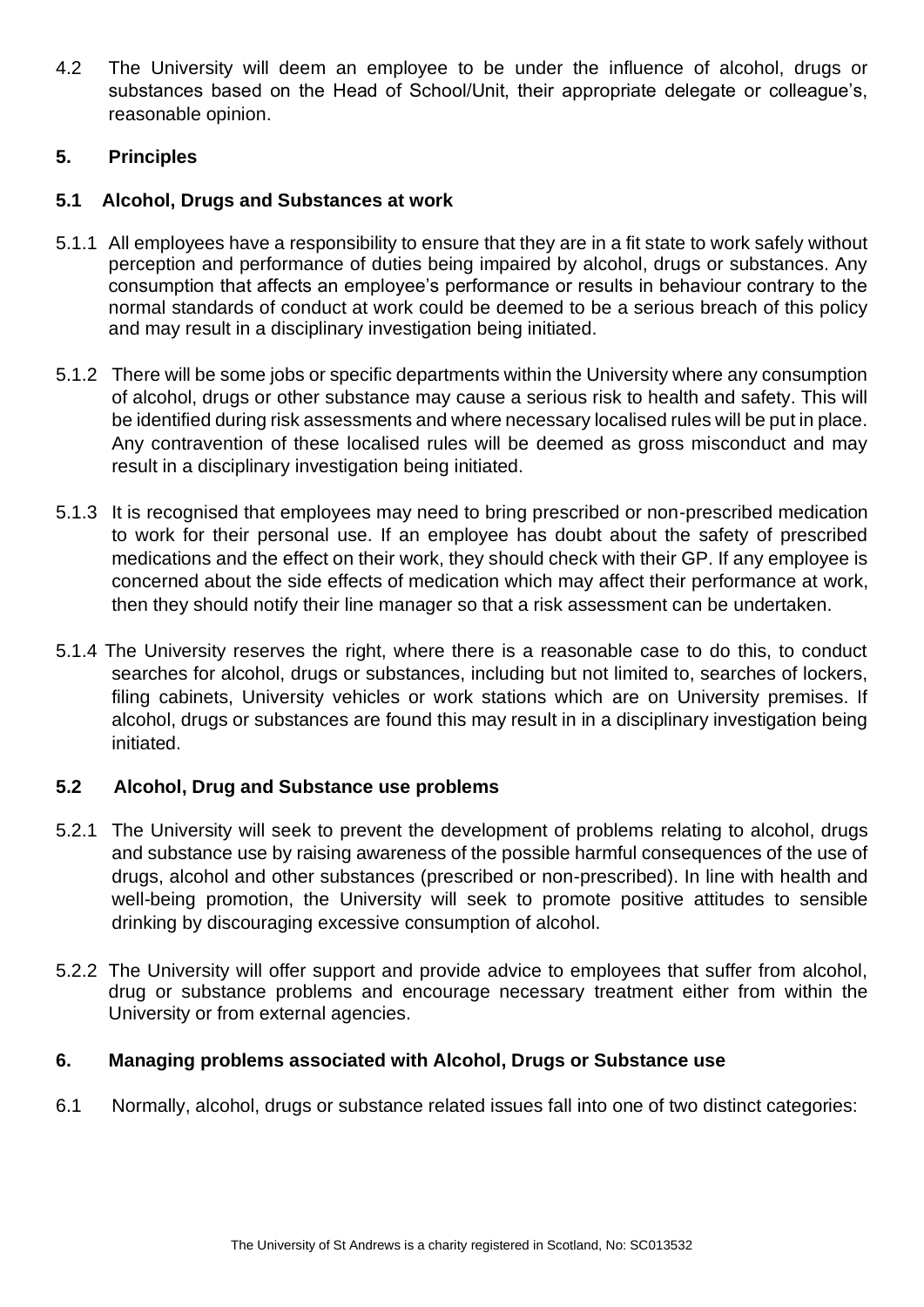#### **6.2 Conduct related issues**

- 6.2.1 An over-indulgence in alcohol, or the use of drugs and/or substances, which results in unacceptable or even dangerous behaviour at work is prohibited by the University. Serious inability to work as a result of being under the influence of alcohol, drugs or any other substances is considered as gross misconduct under the University's disciplinary policy and may result in a disciplinary investigation being initiated.
- 6.2.2 Any employee who appears under the influence of, and incapable of working effectively or safely due to, alcohol, drug or substance use should be dealt with in accordance with Section [7](#page-5-0) of this policy. If appropriate, the employee should be removed from the workplace, and an investigation in accordance with the University's Disciplinary procedure will be conducted which may result in disciplinary action.
- 6.2.3 Each case relating to conduct and alcohol, drugs, or substance use will be dealt with on an individual basis and the most appropriate action will be followed after examining all the evidence available and including, if appropriate, input from Occupational Health Services.

# **6.3 Ongoing Health related issues**

- 6.3.1 When an employee's usage of alcohol, drugs or substances repeatedly interferes with their health and/or work then this matter should be addressed, in the first instance, by the Head of School/Unit and if necessary, a member of Human Resources.
- 6.3.2 The following characteristics, especially in combinations, may indicate the presence of an alcohol, drugs or substance related problem but may also indicate other health problems:
	- Absenteeism: instances of unauthorised leave, frequent Friday and/or Monday absences, leaving work early, lateness (especially returning from lunch), excessive sickness absence, unusually high level of short-term and intermittent absences with, or without, explanation;
	- High accident level either at work or elsewhere such as driving or at home;
	- Work performance: difficulty in concentration, work requires increased effort, individual tasks take more time, problems with remembering instructions or increased number of mistakes;
	- Mood swings: irritability, depression, and general confusion;
	- Appearance: deterioration in physical appearance and/or wellbeing;
	- Often smelling of alcohol.
- 6.3.3 Heads of Schools/Units and Line Managers have an important role to play in identifying problems at work that are being caused or contributed to by an employee's use of alcohol, drugs or substances. Where there is reasonable belief that the deterioration in work performance and/or changes in patterns of behaviour may be due to alcohol, drug or substance use, managers should raise this directly with the employee. At the meeting managers should highlight aspects of performance or behaviour that have given cause for concern and encourage the employee to talk freely about any problems. If an alcohol, drug or substance related problem is acknowledged or suspected, then the employee should be referred to Occupational Health Services with their consent by a management referral through Human Resources.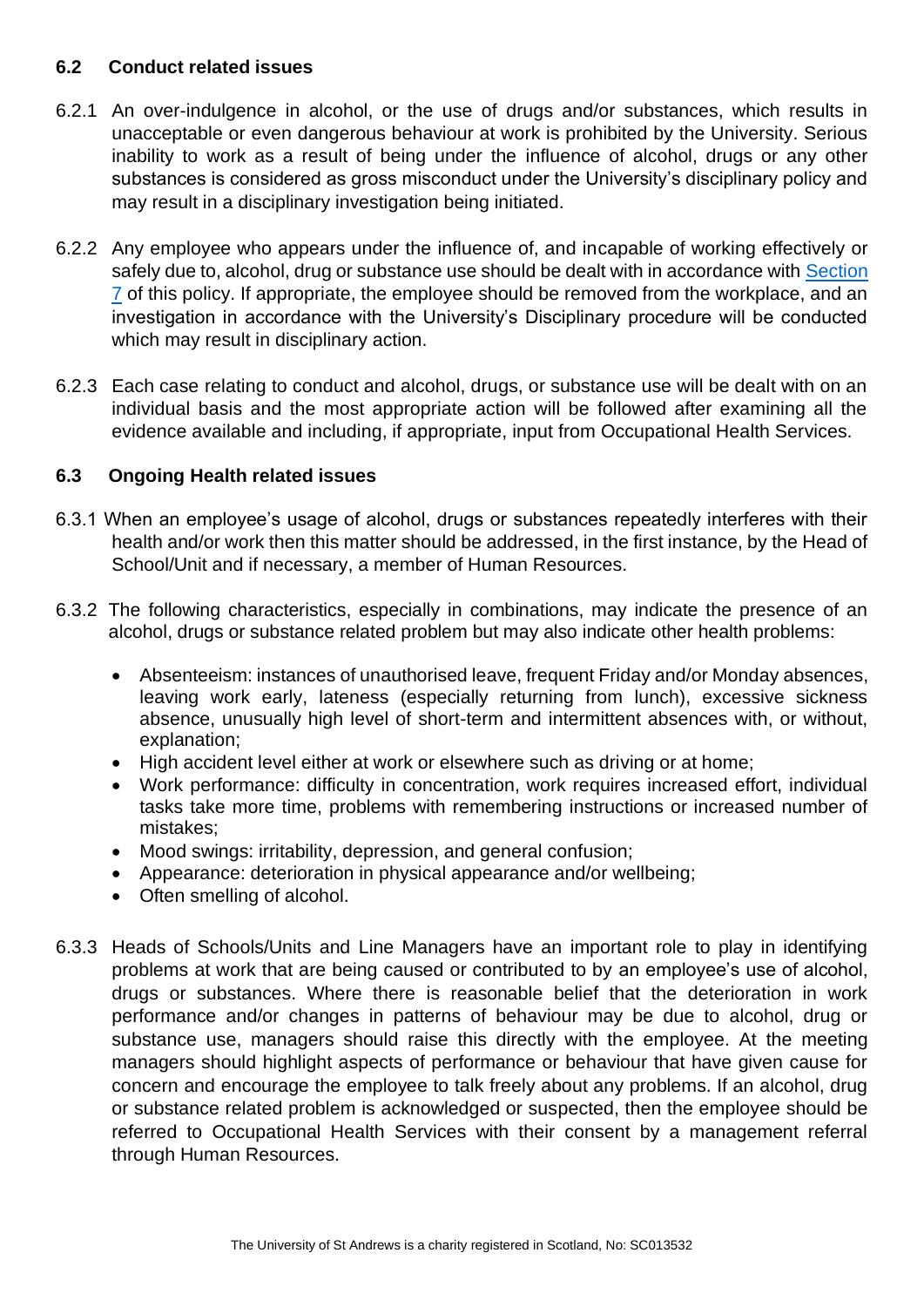# <span id="page-5-0"></span>**7. Dealing with an employee at work who is under the influence**

- 7.1 Where an employee is suspected of having consumed alcohol, drugs or other substances that affect work performance or result in unacceptable behaviour, the Head of School/Unit will need to take immediate action. Where there is a reasonable belief that an employee is at work under the influence of alcohol, drugs or substances, the following process should be followed:
	- Immediately remove the employee from the work area and any potential risks. Speak to the employee to determine if they have consumed any alcohol, drug or any other substance;
	- If it is suspected that the employee is under the influence of alcohol, drugs or any other substance, then you should inform them that you suspect that they are under the influence and as a result you are removing them from their work and sending them home with immediate effect;
	- If the employee is to be sent home, then consideration should be given to their ability to return home safely;
	- However, if it is apparent that the employee is not under the influence, then they should return to work, but Heads/ Line Managers should ensure that the employee is closely monitored in case their condition deteriorates or medical attention is required;
	- Record what happened, including any eye witness statements that can confirm the employee is/was under the influence of alcohol, drugs or other substances;
	- Discuss with Human Resources and, in consultation, investigate the matter as soon as possible in accordance with the University's disciplinary procedure;
	- Consideration should be given to suspending the employee as appropriate and if the circumstances warrant it. No employee should be suspended without prior consultation with Human Resources.
- 7.2 Consumption of alcohol, drugs or any other substances may result in the following symptoms, although these are not exhaustive and may also be indicative of other health problems:
	- Slurred speech;
	- Stumbling or having difficulty maintaining balance and walking independently;
	- Trouble making eye contact;
	- Feeling excessively cold or warm (to oneself or to the touch):
	- Shortness of breath:
	- Erratic behaviour;
	- Withdrawn or aggressive behaviour;
	- Queasiness and vomiting;
	- Unconsciousness.
- 7.3 Whilst the University will make reasonable attempts to be supportive to an employee who has an alcohol, drug or substance related problem, any employee who is incapable of working due to intoxication may be subject to disciplinary action.

# <span id="page-5-1"></span>**8. Consumption of alcohol during work-related social events**

8.1 The University does not exercise a total ban on the consumption of alcohol in a social situation during the working day (e.g. lunchtime events, retirement presentations, exhibitions).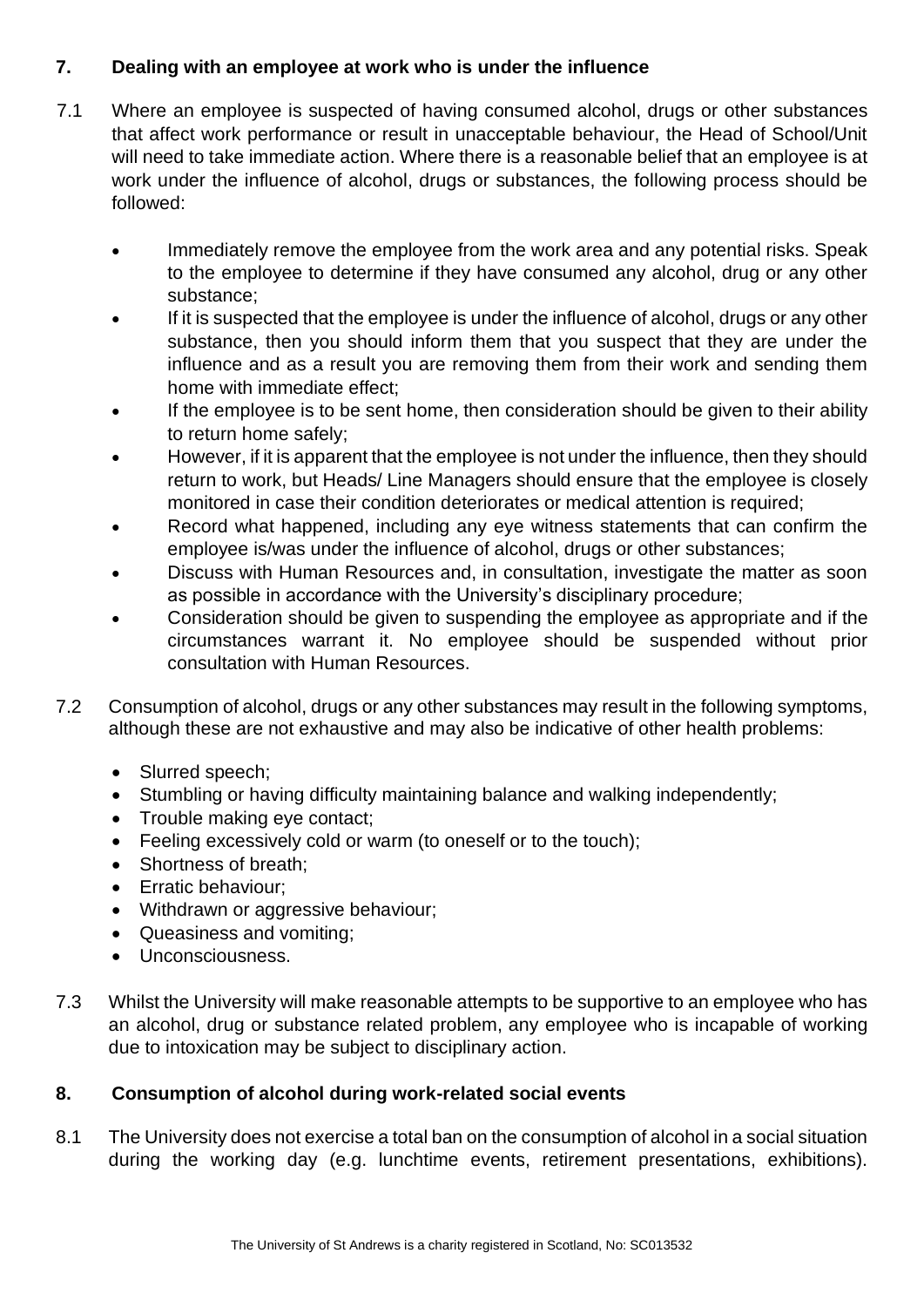However, employees are expected to exercise appropriate self-control over their alcohol consumption.

- 8.2 The University expects all employees to demonstrate responsible behaviour at work, workrelated functions and work-related social events, including external training courses, and to act in a way that will not have a detrimental effect on the University's reputation. If you entertain clients, colleagues from other institutions, or represent the University at external events where alcohol is served, you are considered to be "at work" regardless of whether you do so outside of your normal working hours. Consequently, the University expects you to remain professional and ready for work at all times.
- 8.3 Employees who are required to attend work following work-related functions and work-related social events where they have consumed alcohol must ensure that they are free from the effects of alcohol and capable of carrying out their duties to the required standard.
- 8.4 Heads of Schools/Units or an appropriate delegate should act to prevent the excessive consumption of alcohol by employees at such events and take steps to address any unacceptable conduct that may occur.
- 8.5 The consumption of alcohol during work-related functions and work-related social events is permitted on the basis that there should always be an equal availability of non-alcoholic drinks, and where possible these events should be held towards the end of the 'normal' working day.
- 8.6 The University expects all employees to comply with the drink-driving legislation at all times. The University's reputation will be damaged if an employee is convicted of a drink-driving offence. If your job requires you to drive and you lose your driving licence, the University may invoke disciplinary procedures and you may be dismissed. Committing a drink-driving offence outside or during working hours or while working for the University may, depending on the nature of the employee's role, result in disciplinary action being taken.

# <span id="page-6-0"></span>**9. Drugs or illegal substances on the premises**

- 9.1 An employee who knowingly takes mood or performance altering drugs or substances on University premises and where such drugs have not been prescribed on medical grounds for that employee, will be deemed to be committing an act of gross misconduct and may result in disciplinary action being taken.
- 9.2 Disciplinary action will be taken if any employee is found to be buying, selling or dealing in drugs and/or substances; is in unlawful possession of drugs and/or such substances; has stolen drugs and/or substances from the University; or is or has been involved in the attempted illegal manufacture of drugs and/or substances, whether on University premises or in other locations. In these situations, the University will notify the Police.

### <span id="page-6-1"></span>**10. Intervention and Support**

10.1 Alcohol and drug related problems may develop for a variety of reasons and over a considerable period of time. The University is committed, in so far as possible, to treating these problems in a similar way to other health issues. Support will be provided where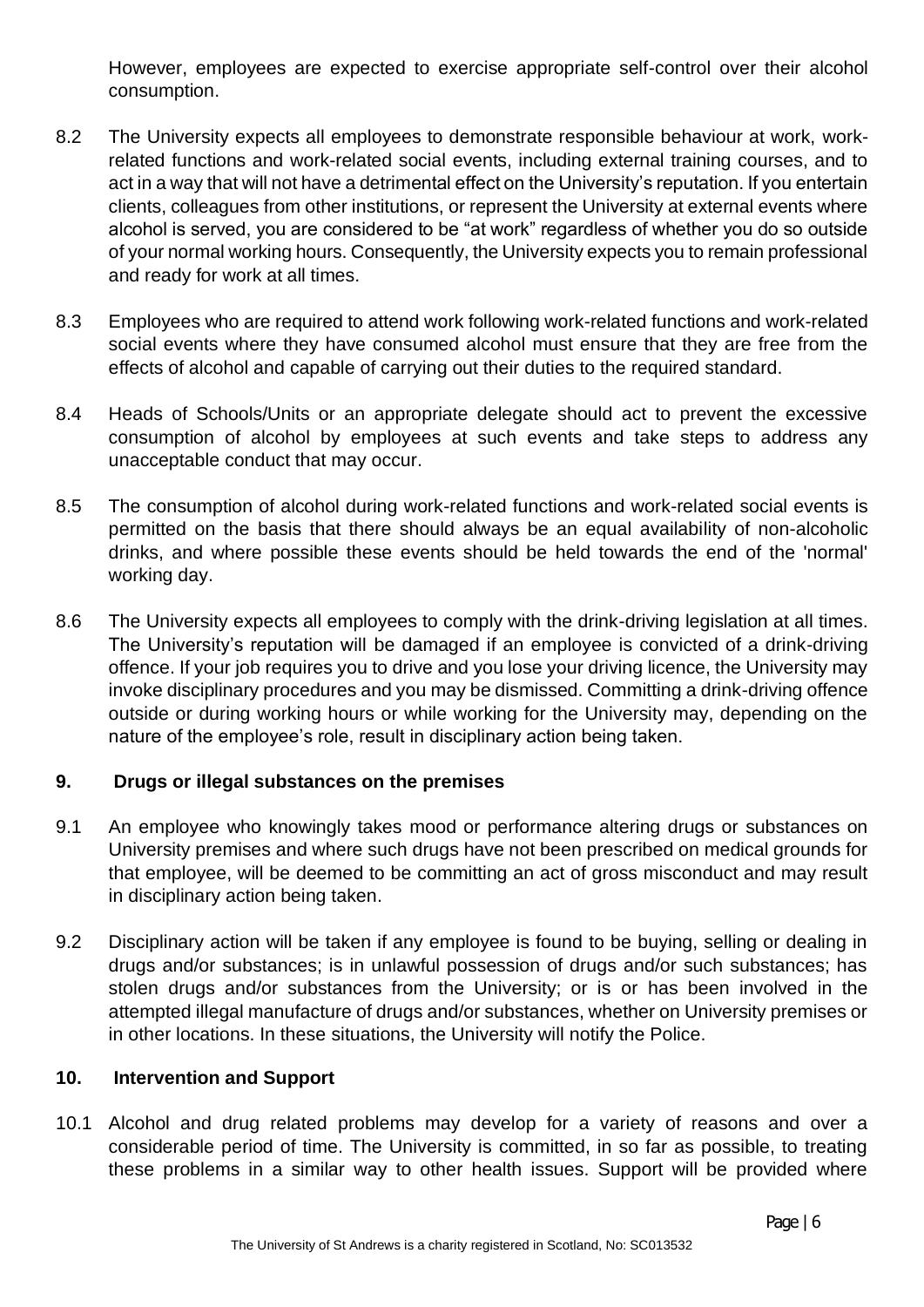possible with a view to supporting full recovery, allowing an employee to return to work and to the full range of duties (see 10.6). This may include:

- A referral to Occupational Health Services or appropriate treatment providers, where necessary in conjunction with the employee's GP.
- Time off to attend treatment as recommended by the Occupational Health Services, GP or specialist and recognition of the period of absence for treatment as periods of sickness absence.
- Reasonable adjustments to duties or other work-placed support during the period of treatment.
- 10.2 The University expects that if an employee recognises that they have a problem with alcohol, drugs or other substances, they should try and seek help voluntarily and as soon as they can. The first point of contact may be with their own GP, a specialist/help organisation (details at end of policy), or with Occupational Health Services. Employees can confidentially self-refer themselves to Occupational Health Services for advice and support if they have a usage problem and arrange a confidential appointment at any time. However, the unit is not a treatment service and will only provide advice on dealing with the problem and information on external agencies for treatment.
- 10.3 If an employee finishes a programme of treatment and does not fully return to work as anticipated upon completion of treatment then Human Resources and the Head of School/Unit will meet with the employee to discuss what further action should be taken.
- 10.4 If a Head of School/Unit or appropriate delegate has reason to believe that an employee is suffering from the effects of alcohol, drug or substance use which is causing deterioration in their work or behaviour at work, they should meet with the employee. In addition, if an employee discloses they have an alcohol, drugs or substance use problem, the Head of School/Unit or appropriate delegate should meet with the employee to discuss the matter. The first approach should normally be for the Line Manager to encourage the employee to recognise their problem and to seek advice either through their GP or Occupational Health Services. The Manager should also explain their concern and any impact on the employee's work. If an alcohol, drugs or substance related problem is acknowledged, then the employee can be referred, with their consent, to Occupational Health Services through Human Resources.
- 10.5 If, after meeting with the employee, discussing the behaviour that has caused concern, and offering the employee and opportunity to account for their behaviour, the Head of School/Unit considers that an employee is suffering the effects of alcohol, drug or substance use which affects their work performance or attendance and they refuse an offer of treatment, then the matter may be dealt with under the University's disciplinary or capability procedures.
- 10.6 Upon resumption of duties, or on return to work following a period of treatment, the employee will normally be able to return to the same job. Reasonable adjustments will be put in place to assist the employee at work. If it is decided that the effects of the employee's problems render them unfit or unsuitable to resume work and being at work would be inconsistent with the long term resolution of the problem then the University's capability procedures will be invoked. Redeployment to another role with the University may be considered.